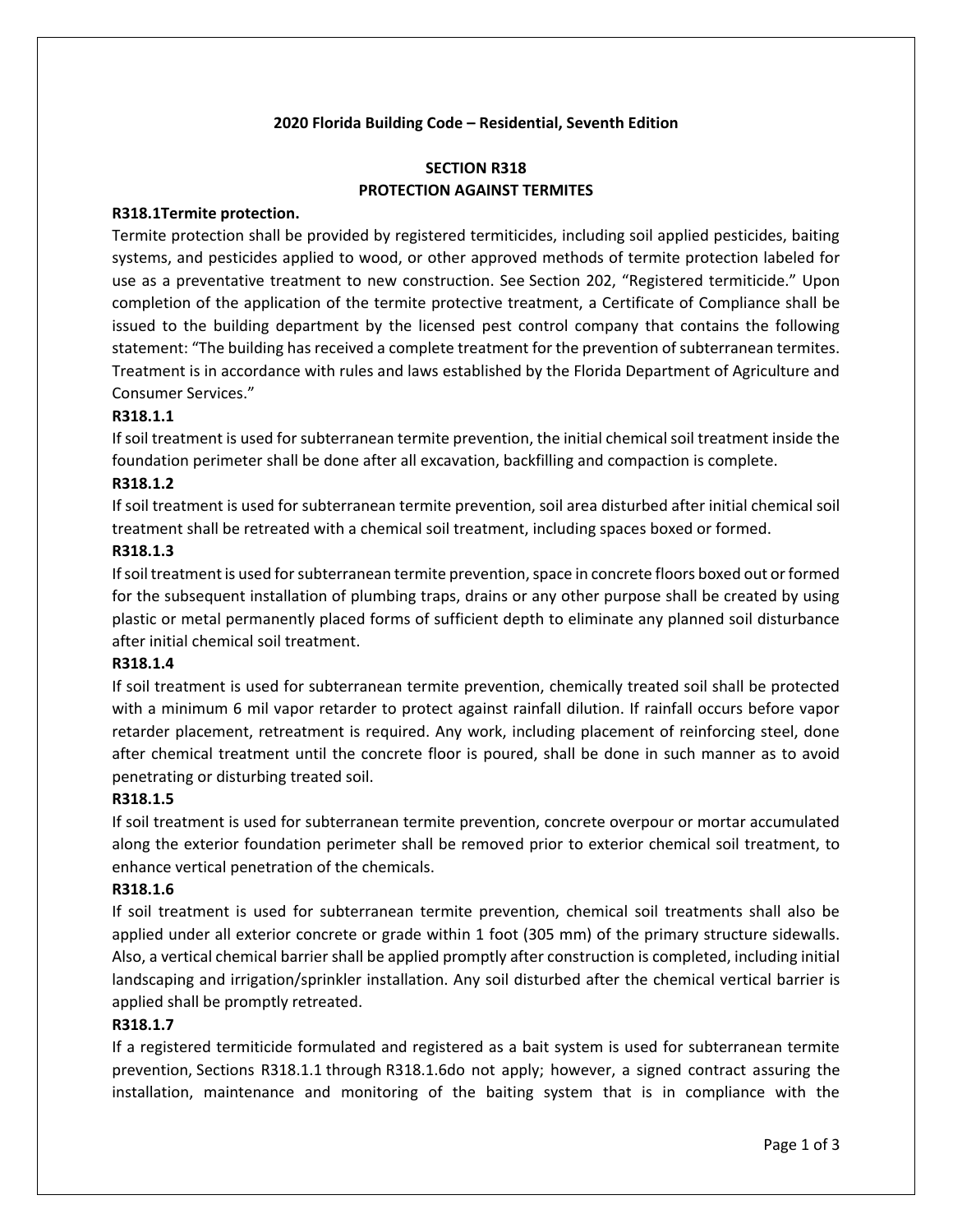requirements of Chapter 482, Florida Statutes shall be provided to the building official prior to the pouring of the slab, and the system must be installed prior to final building approval.

If the baiting system directions for use require a monitoring phase prior to installation of the pesticide active ingredient, the installation of the monitoring phase components shall be deemed to constitute installation of the system.

### **R318.1.8**

If a registered termiticide formulated and registered as a wood treatment is used for subterranean termite prevention, Sections R318.1.1 through R318.1.6 do not apply. Application of the wood treatment termiticide shall be as required by label directions for use, and must be completed prior to final building approval.

### **R318.2Penetration.**

Protective sleeves around piping penetrating concrete slab-on-grade floors shall not be of cellulosecontaining materials. If soil treatment is used for subterranean termite protection, the sleeve shall have a maximum wall thickness of 0.010 inch (0.25 mm), and be sealed within the slab using a noncorrosive clamping device to eliminate the annular space between the pipe and the sleeve. No termiticides shall be applied inside the sleeve.

#### **R318.3Cleaning.**

Cells and cavities in masonry units and air gaps between brick, stone or masonry veneers and the structure shall be cleaned of all nonpreservative treated or non-naturally durable wood, or other cellulosecontaining material prior to concrete placement.

**Exception:** Inorganic material manufactured for closing cells in foundation concrete masonry unit construction or clean earth fill placed in concrete masonry unit voids below slab level before termite treatment is performed.

#### **R318.4Concrete bearing ledge.**

Brick, stone or other veneer shall be supported by a concrete bearing ledge at least equal to the total thickness of the brick, stone or other veneer which is poured integrally with the concrete foundation. No supplemental concrete foundation pours which will create a hidden cold joint shall be used without supplemental treatment in the foundation unless there is an approved physical barrier. An approved physical barrier shall also be installed from below the wall sill plate or first block course horizontally to embed in a mortar joint. If masonry veneer extends below grade, a termite protective treatment must be applied to the cavity created between the veneer and the foundation, in lieu of a physical barrier.

**Exception:** Veneer supported by a structural member secured to the foundation sidewall in accordance with ACI 530/ASCE 5/TMS 402, provided at least a 6 inch (152 mm) clear inspection space of the foundation sidewall exterior exist between the veneer and the top of any soil, sod, mulch or other organic landscaping component, deck, apron, porch, walk or any other work immediately adjacent to or adjoining the structure.

### **R318.5Protection against decay and termites.**

Condensate lines, irrigation/sprinkler system risers for spray heads, and roof downspouts shall discharge at least 1 foot (305 mm) away from the structure sidewall, whether by underground piping, tail extensions or splash blocks. Gutters with downspouts are required on all buildings with eaves of less than 6 inches (152 mm) horizontal projection except for gable end rakes or on a roof above another roof.

### **R318.6Preparation of building site and removal of debris.**

**R318.6.1**